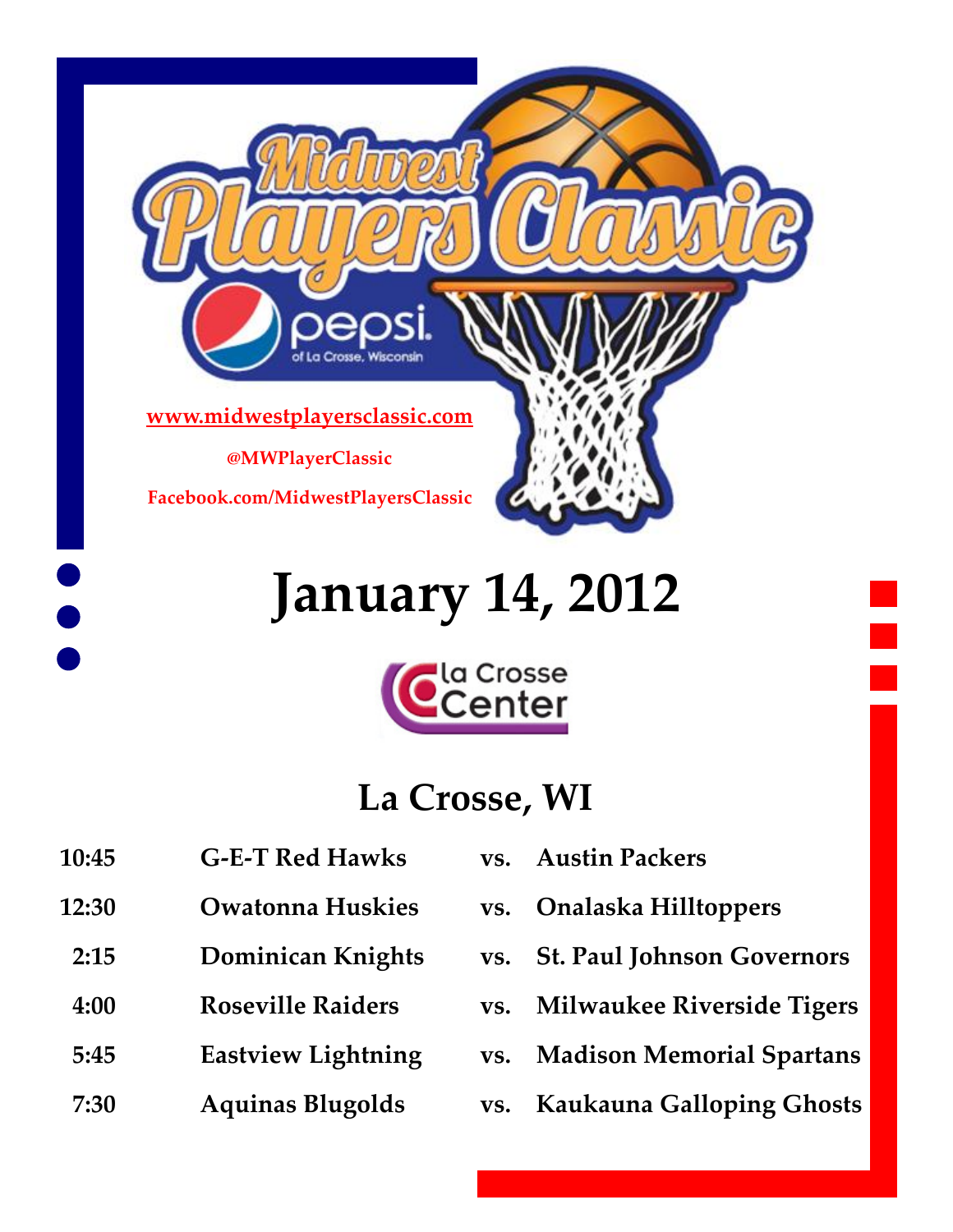# **Hawks**<br>Falesville, WI



|                |                        |             | Head Coach: Troy Wagner |       |
|----------------|------------------------|-------------|-------------------------|-------|
| Number         | <b>Player Name</b>     | Position    | Height                  | Grade |
| $\mathbf{1}$   | Tim Wagner             | G           | 6'2''                   | 11    |
| $\overline{2}$ | <b>Trent Vondrasek</b> | G           | 5'10''                  | 11    |
| 3              | <b>Blake Lara</b>      | G           | 6'0''                   | 12    |
| 5              | <b>Riley Bambenek</b>  | G           | 6'4''                   | 12    |
| 11             | Mitch Doerr            | G           | $5'10''$                | 12    |
| 12             | Erik Van Vleet         | G           | $5'10''$                | 10    |
| 14             | Esten Jostad           | G           | 5'10''                  | 12    |
| 21             | Ray Callaway           | G           | 5'11''                  | 12    |
| 22             | Kevin Lakey            | G           | 6'2''                   | 12    |
| 23             | Marcus Wynn            | G           | 6'2''                   | 11    |
| 32             | <b>Brandyn Domnie</b>  | G           | 5'9''                   | 11    |
| 42             | Chris Johnson          | ${\bf F}$   | 6'5''                   | 12    |
| 44             | Mitch Scherr           | G           | 6'1''                   | 11    |
| 51             | <b>Chandler Lamke</b>  | $\mathbf F$ | 6'7''                   | 11    |







**Head Coach: Kris Fadness** 

| Number           | <b>Player Name</b> | Position     | Height     | Grade |
|------------------|--------------------|--------------|------------|-------|
| $\boldsymbol{0}$ | Goliath Oboyo      | G            | $6'$ $2''$ | 12    |
| 3                | Nathan Schwab      | F            | 6'2''      | 12    |
| 5                | Zach Vierkandt     | G            | 6'0''      | 12    |
| 10               | <b>Bret Lukes</b>  | G            | 5'10''     | 10    |
| 11               | Tommy Olmsted      | G            | 5'7''      | 11    |
| 12               | Zach Wessels       | G            | 6'2''      | 10    |
| 21               | Joe Aase           | C            | 6'8''      | 11    |
| 22               | Dan Gatbel         | C            | 6'2''      | 12    |
| 24               | Tom Aase           | $\mathbf F$  | 6'5''      | 11    |
| 30               | Ryan Larson        | $\mathsf{C}$ | 6'2''      | 12    |
| 35               | Collin Weisert     | F            | 6'1''      | 11    |



**Program compliments of Xerox and the Cambio and Mullaney Families**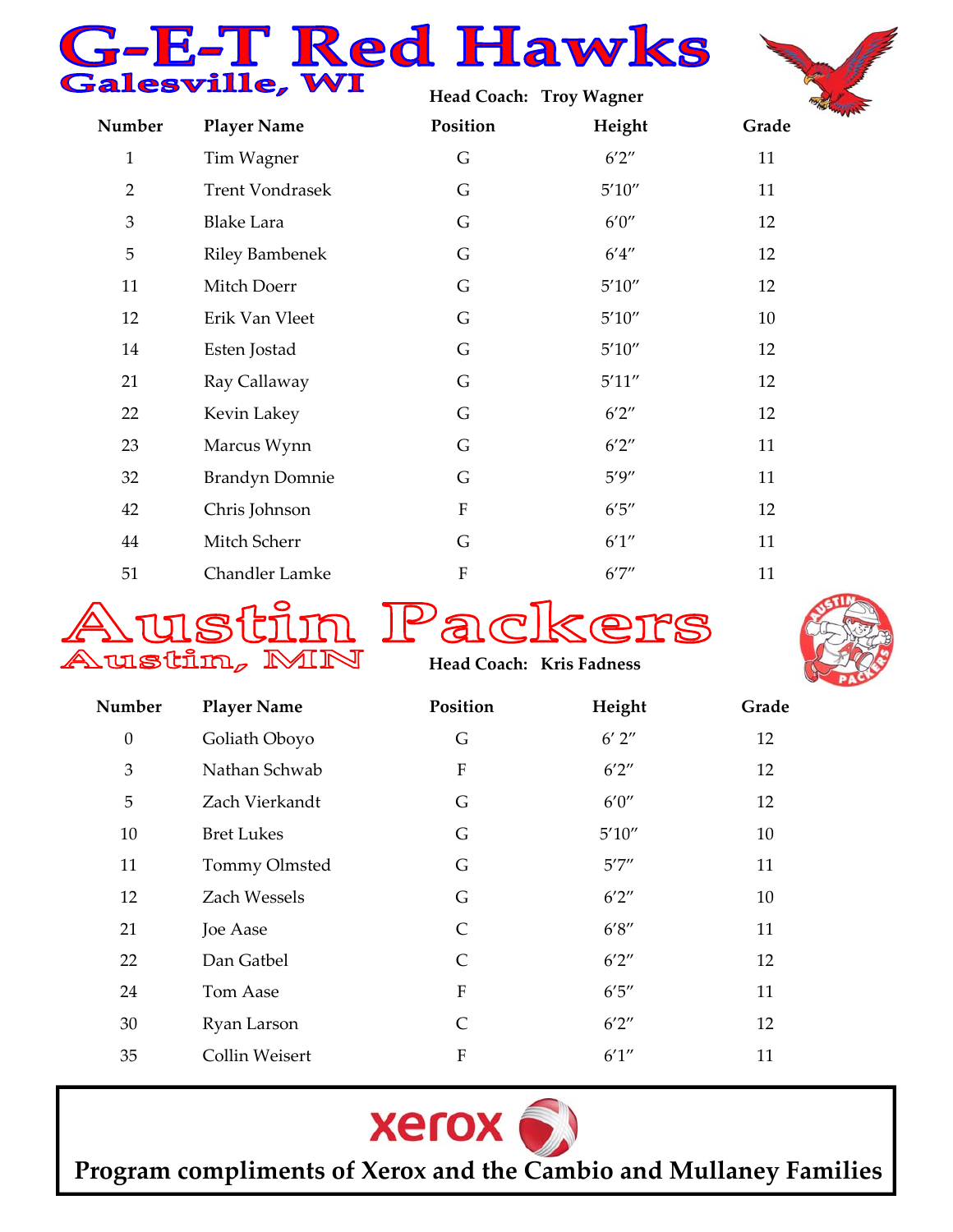# Owatonna, MN Huskies





| Number                    | <b>Player Name</b>   | Position                  | Height                       | Grade  |
|---------------------------|----------------------|---------------------------|------------------------------|--------|
| $\mathbf{1}$              | Sam Fenske           | $\mathsf G$               | $5'10''$                     | $10\,$ |
| $\overline{2}$            | Ty Sullivan          | ${\bf G}$                 | 6'0''                        | $10\,$ |
| $\ensuremath{\mathsf{3}}$ | <b>Taylor Phelps</b> | G                         | 6'0''                        | $11\,$ |
| $\overline{4}$            | Nick Isackson        | G                         | $6'5''$                      | 12     |
| 5                         | Shadarik Skala       | G                         | $5'10''$                     | 11     |
| 10                        | Colton Schock        | ${\bf G}$                 | $6'2''$                      | 11     |
| 12                        | Dalton Homier        | ${\bf F}$                 | $6'4''$                      | 12     |
| 15                        | Abdul Mohamud        | ${\bf G}$                 | $5^\prime 11^{\prime\prime}$ | 12     |
| $20\,$                    | Ryan Emanuelson      | ${\bf G}$                 | $6'0''$                      | 12     |
| 22                        | Drew Osmundson       | G                         | $6'1''$                      | 12     |
| 23                        | <b>Bryce Leppert</b> | $\mathsf C$               | 6'8''                        | 12     |
| 24                        | Logan Busho          | $\boldsymbol{\mathrm{F}}$ | 6'3''                        | 12     |
| 30                        | Cooper Kruesel       | ${\bf F}$                 | $6'4''$                      | 12     |
| 32                        | Quetin Smith         | ${\bf G}$                 | 6'1''                        | 12     |
| 34                        | Matt Simon           | $\rm F$                   | 6'4''                        | 12     |
| 42                        | Ryan Melcher         | $\boldsymbol{\mathrm{F}}$ | 6'3''                        | 11     |
| 44                        | Will Kreutter        | ${\bf G}$                 | 6'3''                        | 11     |
| 52                        | Andrew Stelter       | ${\bf F}$                 | $6'4''$                      | $10\,$ |
| 54                        | Owen Statlander      | ${\bf F}$                 | $6'6''$                      | $11\,$ |
|                           |                      |                           |                              |        |

## Omalaska Hiilltoppers



| Francismovan AAF |                    | Head Coach: Craig Kowal   |                              |       |
|------------------|--------------------|---------------------------|------------------------------|-------|
| Number           | <b>Player Name</b> | Position                  | Height                       | Grade |
| $\overline{2}$   | Dustin Gordon      | $\mathsf G$               | 6'2''                        | 11    |
| $\mathfrak{Z}$   | Keagan Walz        | G                         | $6^\prime1^{\prime\prime}$   | 12    |
| 5                | Andrew Verdon      | ${\bf F}$                 | 6'3''                        | 12    |
| 10               | Ben Skogen         | G                         | $5^\prime 10^{\prime\prime}$ | 11    |
| $11\,$           | Austin Meier       | G                         | $5^\prime11^{\prime\prime}$  | 12    |
| 12               | Nick Arenz         | ${\bf F}$                 | $6'8''$                      | 12    |
| 13               | Clint Rihn         | ${\mathsf G}$             | $6'0''$                      | 11    |
| $14\,$           | Austin Schneider   | G                         | $5'10''$                     | 12    |
| 15               | David Kelbel       | ${\bf F}$                 | 6'3''                        | 12    |
| 21               | Matt Thomas        | G                         | $6'4''$                      | 11    |
| 22               | Ben Socha          | G                         | 6'1''                        | 12    |
| 23               | <b>Brock Rude</b>  | G                         | 5'10''                       | 12    |
| $30\,$           | Sam Fischer        | ${\bf F}$                 | $6'5''$                      | 12    |
| 32               | Tyler Schmocker    | G                         | 6'1''                        | 12    |
| 43               | Zach Schmidt       | ${\bf F}$                 | 6'3''                        | 11    |
| 44               | Connor Helgeson    | $\boldsymbol{\mathrm{F}}$ | 6'3''                        | 11    |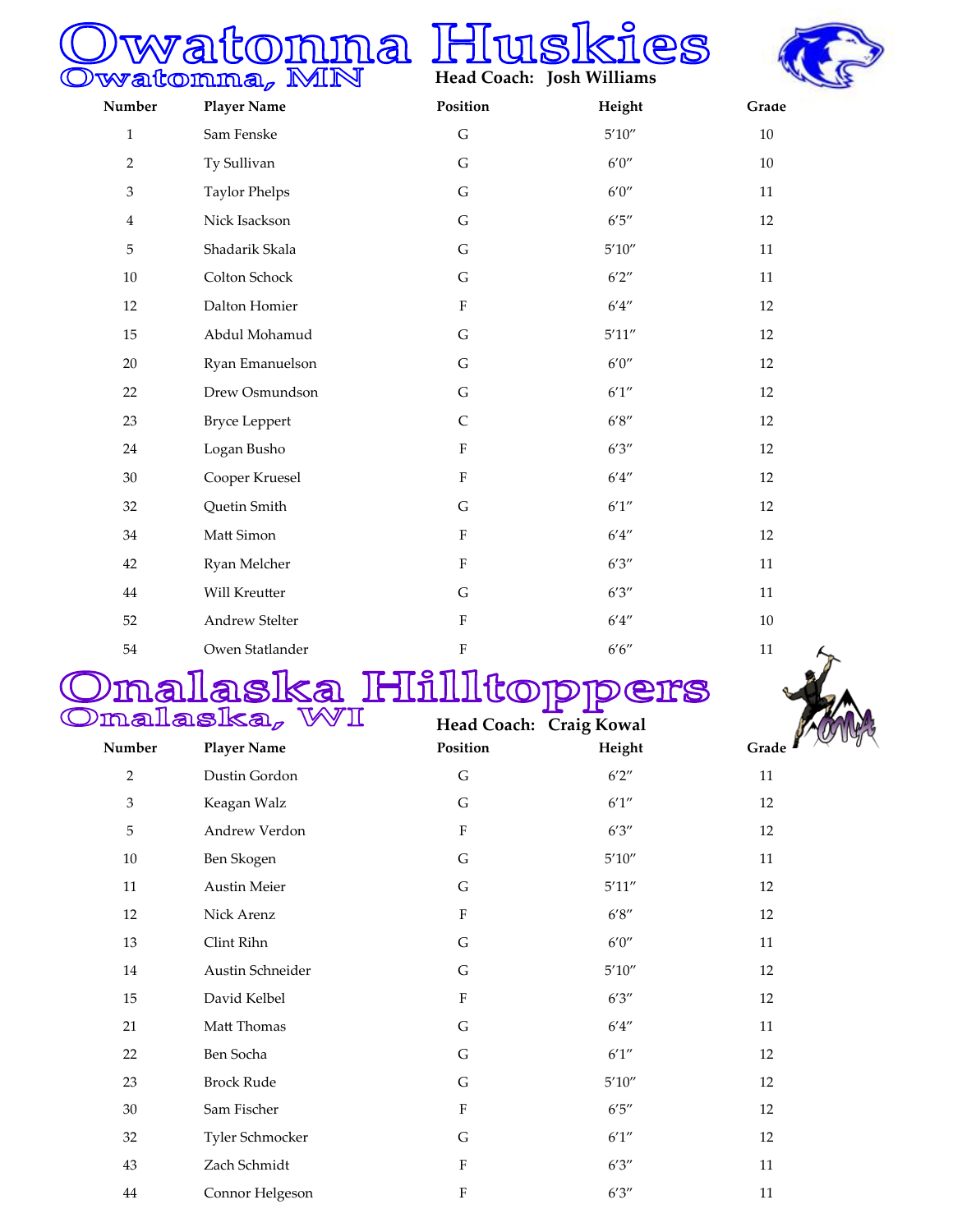### Dominican Knights

#### Whitefish Bay, WI

**Head Coach: Paul Wollersheim** 



| Number         | <b>Player Name</b>   | Position    | Height  | Grade |
|----------------|----------------------|-------------|---------|-------|
| $\mathbf{1}$   | Duane Wilson         | G           | 6'3''   | 11    |
| 3              | Jamall Taylor        | G           | 6'3''   | 12    |
| $\overline{4}$ | Jaylin Daniels       | G           | 5'10''  | 10    |
| 10             | Breon Jordan         | G           | 6'3''   | 12    |
| 12             | Connor Schwartz      | G           | 5'10''  | 12    |
| 14             | Max Pignotti         | G           | $5'8''$ | 11    |
| 22             | Adam O'Neill         | ${\bf F}$   | 6'1''   | 11    |
| 24             | Quinton Miller       | G           | 5'11''  | 11    |
| 25             | Jack Jelacic         | $\mathbf F$ | 6'6''   | 10    |
| 33             | Diamond Stone        | $\mathbf F$ | 6'9''   | 9     |
| 34             | Sam Starke           | $\mathbf F$ | 6'8''   | 12    |
| 42             | Patrick Feldmeier    | F           | 6'6''   | 11    |
| 44             | <b>Brian Marquez</b> | ${\bf F}$   | 6'0''   | 12    |

## John A. Johnson Governors



|                | t. IPaull, MIN       |              | Head Coach: Vern Simmons |       |
|----------------|----------------------|--------------|--------------------------|-------|
| Number         | <b>Player Name</b>   | Position     | Height                   | Grade |
| $\mathbf{1}$   | Marcus Marshall      | G            | 6 <sup>'</sup> 1         | 12    |
| $\overline{2}$ | Wayland Johnson II   | ${\bf F}$    | 6'4                      | 11    |
| 3              | Jalen Mobley         | G            | 5'11                     | 9     |
| $\overline{4}$ | Shelby Ashford       | $\mathsf{C}$ | 6'3                      | 12    |
| 5              | Quashingm Smith-Pugh | ${\bf F}$    | 6'3                      | 11    |
| 10             | De'Vonta Durr        | G            | 6'0                      | 12    |
| 11             | Robert Chattard      | ${\bf F}$    | 6 <sup>'</sup> 1         | 11    |
| 21             | Jalen Allbritton     | G            | 5'10                     | 12    |
| 23             | Darrrius Watson      | G            | 5'11                     | 12    |
| 24             | Bajuan Adams         | G            | 6 <sup>'</sup> 1         | 11    |
| 25             | Charles Jackson      | G            | 5'9                      | 12    |
| 33             | Travis Siedschlag    | G            | 6'0                      | 11    |
| 44             | Peirre Conwell       | ${\bf F}$    | 6 <sup>'</sup> 1         | 10    |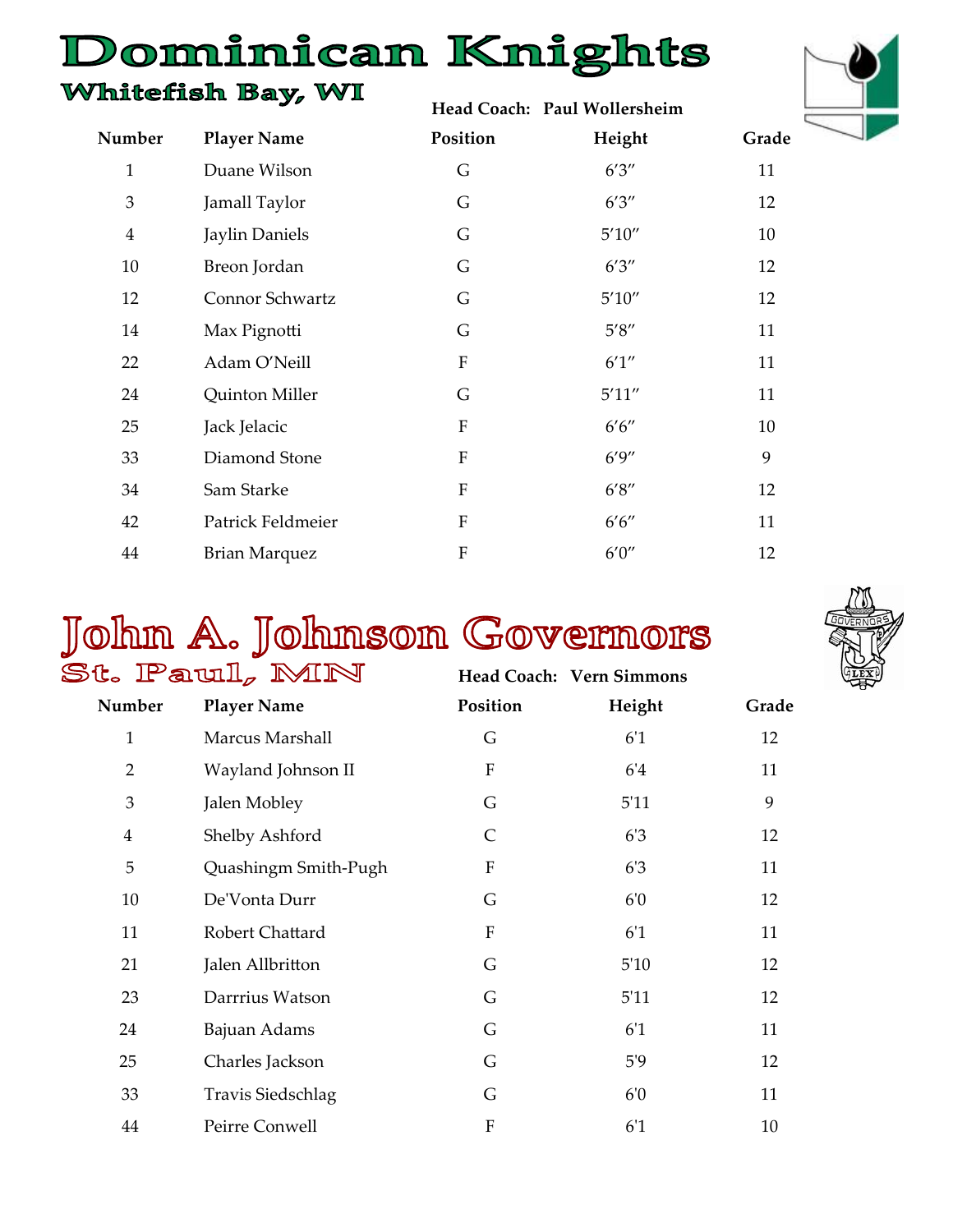# Roseville Raiders





| Number           | <b>Player Name</b>   | Position                  | Height                       | Grauc          |
|------------------|----------------------|---------------------------|------------------------------|----------------|
| 3                | Mack Johnson         | ${\bf G}$                 | $6'0''$                      | $11\,$         |
| $\overline{4}$   | Ben Farmer           | ${\mathsf G}$             | $5^\prime 11^{\prime\prime}$ | $11\,$         |
| 5                | Logan Brown          | ${\mathsf G}$             | $6'0''$                      | $11\,$         |
| $10\,$           | Evan Kacmarynski     | ${\mathsf G}$             | $6'0''$                      | $11\,$         |
| 13               | Kobe Critchley       | ${\bf G}$                 | $5^\prime 11^{\prime\prime}$ | $\overline{9}$ |
| $14\,$           | Jabari Palm          | ${\mathsf G}$             | $5'9''$                      | $11\,$         |
| $20\,$           | Tony Joyer           | G/F                       | $6'3''$                      | $11\,$         |
| 21               | DeAntre Smith        | G/F                       | $6'3''$                      | $11\,$         |
| 22               | Collin Johnson       | ${\mathsf G}$             | $5^\prime 11^{\prime\prime}$ | 12             |
| 23               | Jake Geyen           | $\rm F$                   | $6^\prime 5^{\prime\prime}$  | $10\,$         |
| 24               | Jake Hall            | ${\mathsf G}$             | 6'2''                        | 12             |
| 25               | Emeche Wells         | ${\mathsf G}$             | $6'3''$                      | 12             |
| $30\,$           | Jordan Burich        | $\boldsymbol{\mathrm{F}}$ | $6^\prime 5^{\prime\prime}$  | $11\,$         |
| 31               | Derek Magnuson       | $\boldsymbol{\mathrm{F}}$ | $6^\prime 5^{\prime\prime}$  | $10\,$         |
| 32               | Jacques Perra        | ${\bf G}$                 | $6'2''$                      | $10\,$         |
| 34               | Lance Gardner        | $\boldsymbol{\mathrm{F}}$ | $6^\prime 4^{\prime\prime}$  | $10\,$         |
| 40               | Mike Jaehne          | ${\mathsf G}$             | $6'2''$                      | $11\,$         |
| 42               | Sam Loveland         | F                         | $6^\prime 4^{\prime\prime}$  | $11\,$         |
| $44\,$           | Mike Peterson        | $\boldsymbol{\mathrm{F}}$ | $6^\prime 4^{\prime\prime}$  | $10\,$         |
| 55               | Joseph Kraemer       | ${\bf G}$                 | $6^\prime1^{\prime\prime}$   | $10\,$         |
|                  |                      | le                        |                              |                |
|                  | <b>Milwaukee, WI</b> | Head Coach: Tyrone Lewis  |                              |                |
| Number           | <b>Player Name</b>   | Position                  | Height                       | Grade          |
| $\boldsymbol{0}$ | Rayon Willborn       | ${\bf F}$                 | $6^{\prime}5^{\prime\prime}$ | $11\,$         |
| $\,3$            | Monte Gaston         | ${\bf G}$                 | $5^\prime 10^{\prime\prime}$ | 12             |
| $\overline{4}$   | Phillip Nolan        | $\rm F$                   | $6^\prime 10^{\prime\prime}$ | 12             |
| 5                | Bakari Triggs        | ${\mathsf G}$             | $5^\prime 10^{\prime\prime}$ | 12             |
| $10\,$           | Jalen Currie         | ${\bf F}$                 | $6^{\prime}5^{\prime\prime}$ | 12             |
| $20\,$           | Shomari Triggs       | ${\bf G}$                 | $5^\prime 10^{\prime\prime}$ | $12\,$         |
| 25               | Hassan Buggs         | ${\bf F}$                 | $6'6''$                      | 11             |
| $30\,$           | Patrick Chatman      | ${\bf G}$                 | $6^\prime1^{\prime\prime}$   | $12\,$         |
| $32\,$           | Elijah Briggs        | ${\bf F}$                 | $6'2''$                      | 11             |
| 33               | D'Andre Downey       | ${\bf F}$                 | $6^\prime8^{\prime\prime}$   | $10\,$         |
| $44\,$           | Robert Harris        | ${\rm F/C}$               | 6'9''                        | $10\,$         |
| 55               | Ra Vonn Posey        | $\mathsf C$               | $6^\prime8^{\prime\prime}$   | $11\,$         |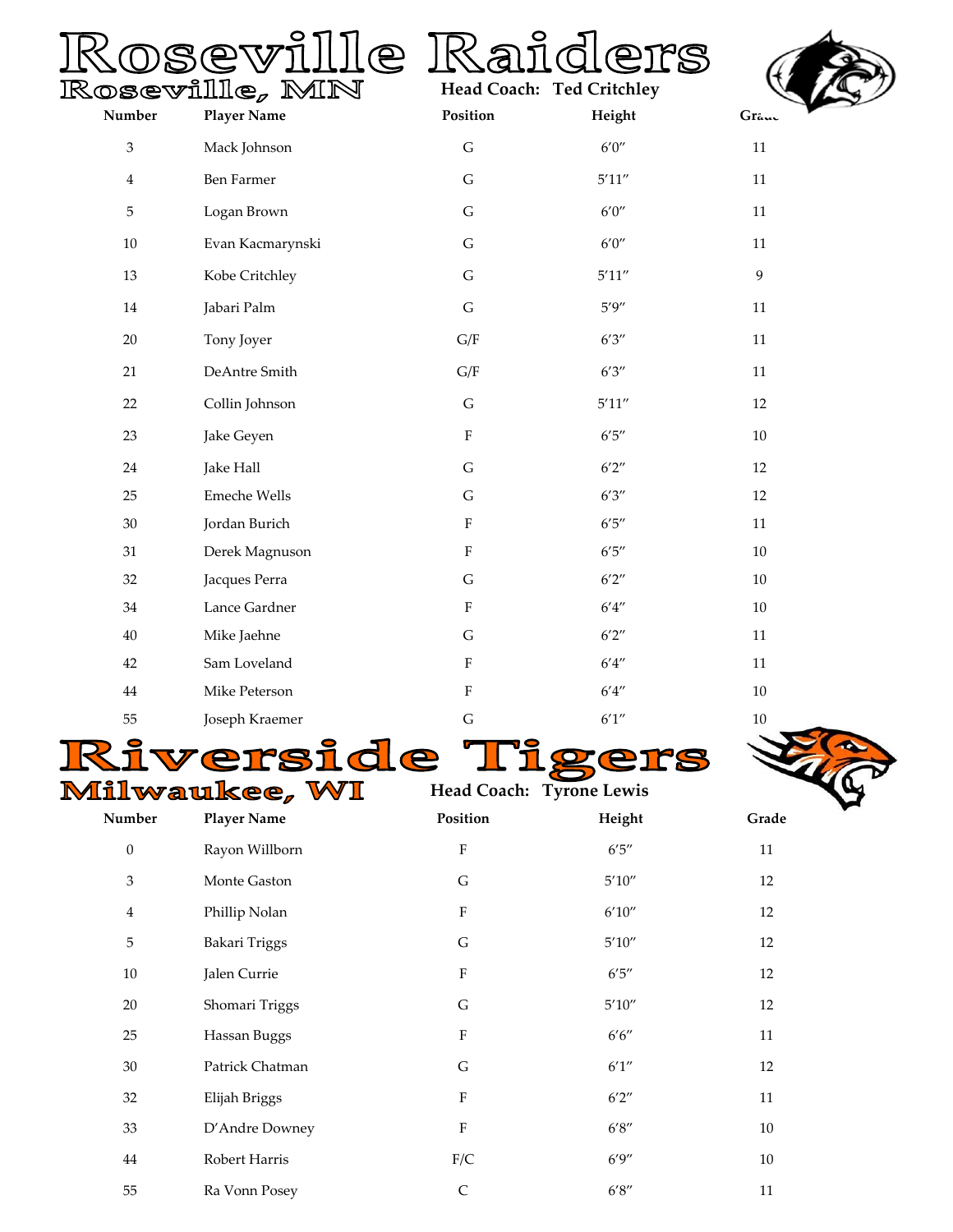#### James Madison Memorial Spartans  $\mathbb{N}$

|                             | $\Lambda$ adison, WI   |                           | Head Coach: Steve Collins    |       |
|-----------------------------|------------------------|---------------------------|------------------------------|-------|
| Number                      | <b>Player Name</b>     | Position                  | Height                       | Grade |
| $\ensuremath{\mathfrak{Z}}$ | Anthony Frederick      | ${\mathsf G}$             | $5^{\prime}4^{\prime\prime}$ | 11    |
| $\overline{4}$              | Brendan Ortiz          | G                         | 6'1''                        | 11    |
| 5                           | Julian Walters         | G                         | 5'10''                       | 11    |
| 10                          | Drew Walls             | G                         | 6'1''                        | 11    |
| 11                          | Matt Berry             | G                         | 6'2''                        | 12    |
| 13                          | Donnel Thompson        | G                         | 6'2''                        | 11    |
| 14                          | Jester Weah            | $\rm F$                   | $6'5''$                      | 11    |
| 15                          | Sam Helle              | $\rm F$                   | 6'5''                        | 11    |
| 20                          | Ngijol Songolo         | $\rm F$                   | 6'4''                        | 12    |
| 21                          | Sam Sutherland         | G                         | $6'0''$                      | 11    |
| 22                          | <b>Tyler Lindquist</b> | $\rm F$                   | $6'5''$                      | 10    |
| 24                          | Junior Lomomba         | G                         | 6'5''                        | 12    |
| 30                          | Jamar Morris           | $\mathbf F$               | 6'6''                        | 12    |
| 33                          | Dewey Carpenter        | $\mathbf F$               | 6'4''                        | 11    |
| 34                          | Cameron Nankivil       | $\boldsymbol{\mathrm{F}}$ | 6'3''                        | 12    |



|                | Eastview Li         |                         |         |       |
|----------------|---------------------|-------------------------|---------|-------|
|                | Apple Valley, MN    | Head Coach: Mark Gerber |         |       |
| Number         | <b>Player Name</b>  | Position                | Height  | Grade |
| $\mathfrak{Z}$ | Chris Narum         | $\mathsf G$             | 6'1''   | 12    |
| $\overline{4}$ | Darin Haugn         | G                       | 5'10''  | 12    |
| 10             | Jalen Reynolds      | G                       | 6'0''   | 11    |
| 12             | Joe Schlosser       | G                       | 6'2''   | 11    |
| 13             | Mark Dwyer          | G                       | 6'1''   | 10    |
| 21             | T.J. Sinn           | G/F                     | 6'3''   | 11    |
| 22             | Quinn Trusty        | $\mathsf G$             | 6'2''   | 12    |
| 23             | Jordan Bolger       | G/F                     | 6'6''   | 12    |
| 24             | Joey King           | ${\bf F}$               | 6'9''   | 12    |
| 25             | Ryan Wessell        | ${\bf F}$               | 6'3''   | 12    |
| 31             | Danny Krueger       | G                       | 6'2''   | 12    |
| 32             | Ryan Bohnenstingel  | ${\bf F}$               | $6'4''$ | 12    |
| 33             | Sam Burt            | ${\bf F}$               | $6'6''$ | 12    |
| 34             | Ryan Lockard        | G/F                     | 6'3''   | 11    |
| 41             | Ryan Gavrilescu     | ${\bf F}$               | 6'4''   | 11    |
| 44             | <b>Ben Oberfeld</b> | ${\bf F}$               | 6'9''   | 11    |
| 45             | Dar Nwuado          | $\overline{F}$          | 6'2''   | 10    |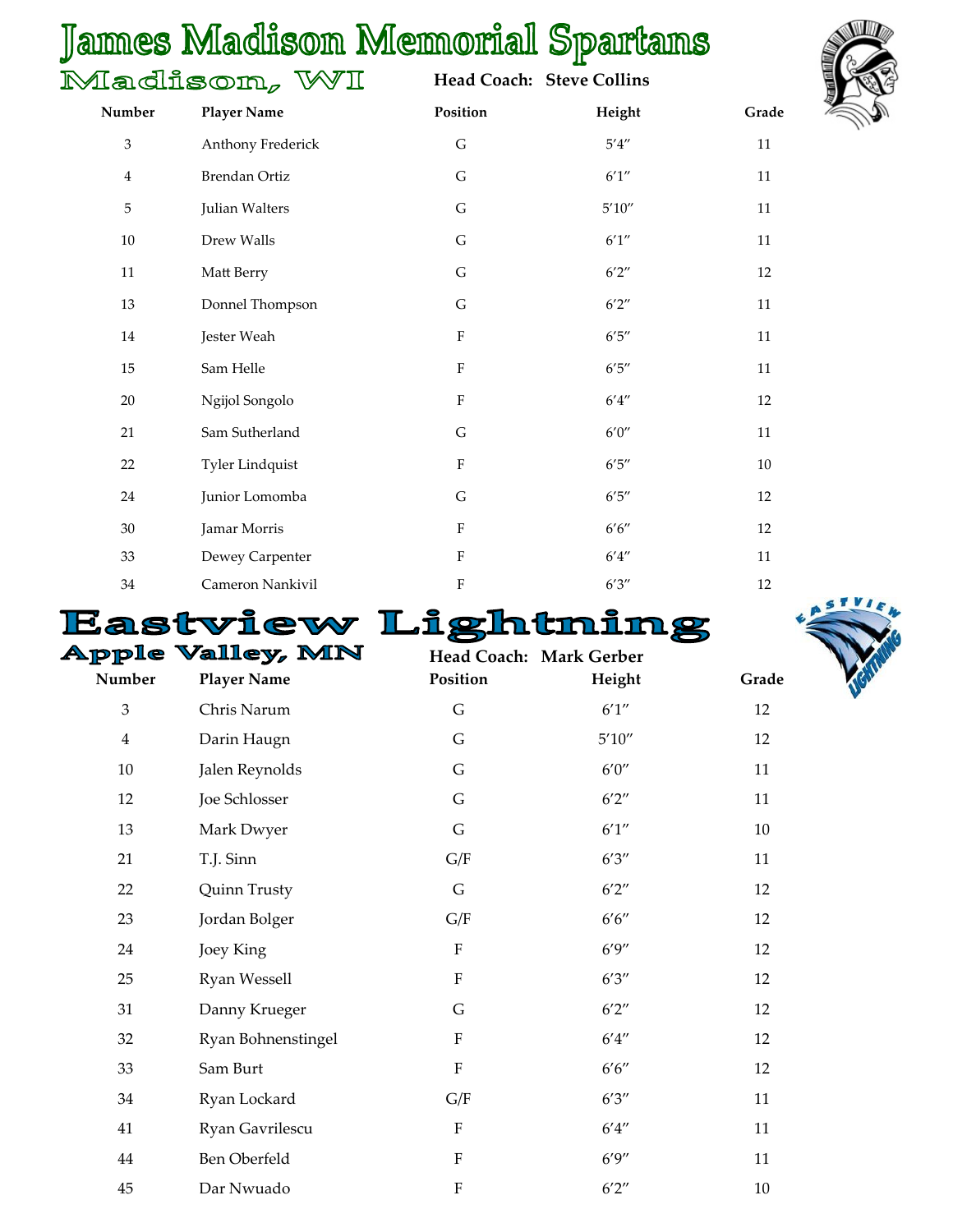#### Aquinas Blugolds La Crosse, WI Hoad Coach: Rick Schnoider



|        |                       |                           | Head Coach: Alck Schneider |     |
|--------|-----------------------|---------------------------|----------------------------|-----|
| Number | <b>Player Name</b>    | Position                  | Height                     | Gra |
| 10     | Reggie Rabb           | G                         | 5'8''                      | 10  |
| 11     | Aaron Ruff            | G                         | $6'0''$                    | 11  |
| 12     | Nolan Ritter          | G                         | 5'10''                     | 11  |
| 20     | Quinn McCartney       | $\boldsymbol{\mathrm{F}}$ | 6'4''                      | 12  |
| 23     | Chris Paulino         | G                         | 6'1''                      | 11  |
| 24     | <b>Bronson Koenig</b> | G                         | 6'3''                      | 11  |
| 30     | Eldred Jones          | ${\bf F}$                 | 6'2''                      | 10  |
| 32     | Mike Favre            | G                         | 6'2''                      | 12  |
| 33     | Michael Conway        | ${\bf F}$                 | 6'3''                      | 11  |
| 42     | Carson Schneider      | ${\bf F}$                 | 6'2''                      | 11  |
| 45     | Sam Scheidt           | ${\bf F}$                 | 6'4''                      | 10  |
| 50     | Parker Weber          | ${\bf F}$                 | 6'7''                      | 10  |
|        |                       |                           |                            |     |

### Kaukauna Galloping Ghosts



|                | Kaukauna, WI             | Head Coach: Michael Schalow |        |      |
|----------------|--------------------------|-----------------------------|--------|------|
| Number         | <b>Player Name</b>       | Position                    | Height | Grad |
| 3              | Jon Vande Wettering      | PG                          | 6'2''  | 11   |
| $\overline{4}$ | <b>Brent Radlinger</b>   | PG                          | 5'11'' | 12   |
| 5              | Jordan Kaufman           | WG                          | 5'11'' | 12   |
| 11             | <b>Riley Vander Wyst</b> | WG                          | 5'11'' | 11   |
| 13             | Austin Diedrich          | WG                          | 6'0''  | 12   |
| 15             | Kyle Schalow             | WG                          | 6'1''  | 10   |
| 21             | Marcus Rennicke          | WF                          | 6'0''  | 11   |
| 23             | Neil Fullarton           | PF                          | 6'3''  | 12   |
| 24             | Jason Miller             | WG                          | 6'5''  | 12   |
| 31             | Pat Stevens              | <b>WG</b>                   | 6'3''  | 11   |
| 33             | Evan Rabas               | WF                          | 6'5''  | 11   |
| 34             | Kyle Schuh               | $\mathsf{C}$                | 6'5''  | 12   |